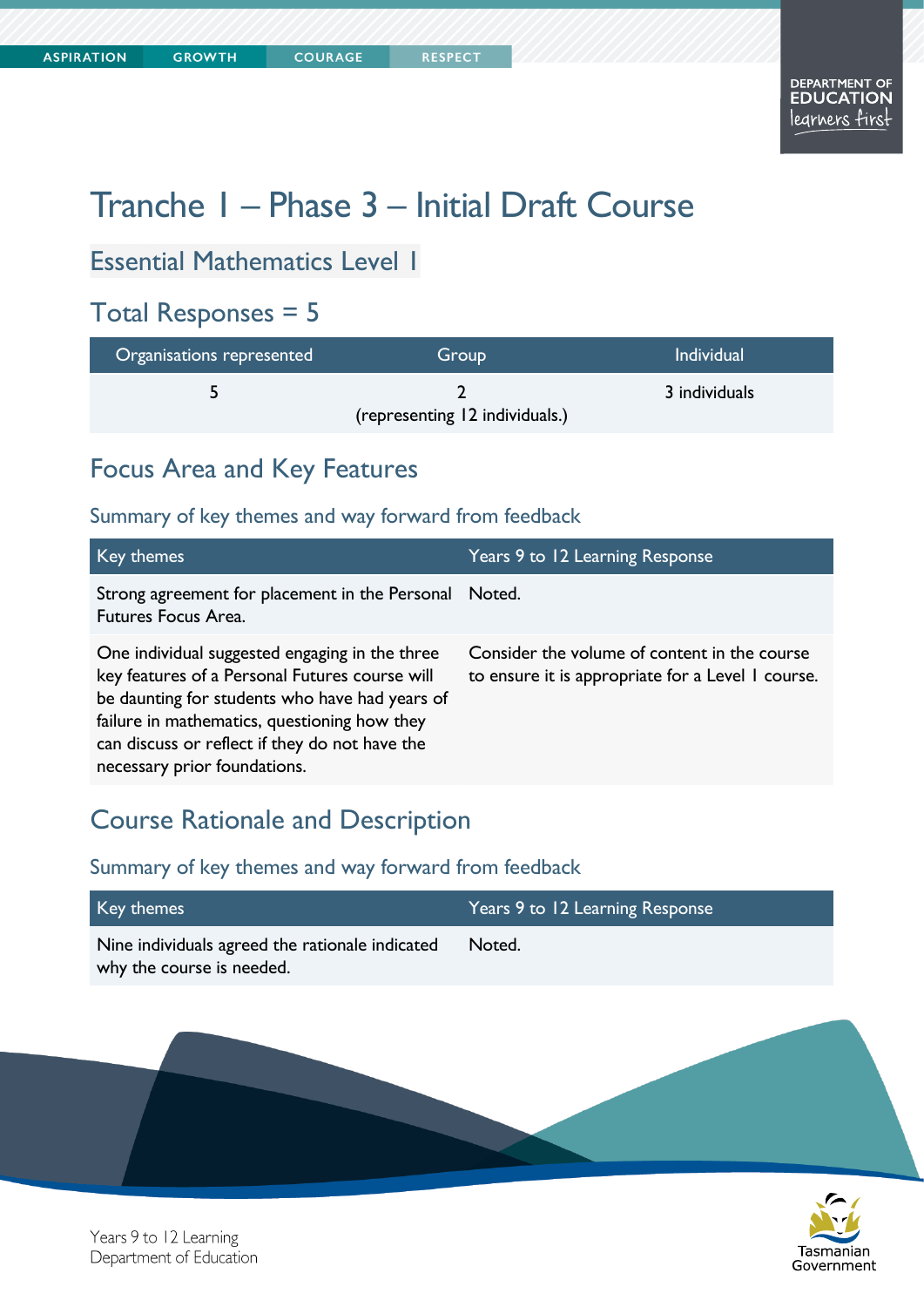| Key themes                                                                                                                                                                                                                                                                                                                                                                                                                                                                                                                                          | Years 9 to 12 Learning Response                                                                                                                                                                                   |
|-----------------------------------------------------------------------------------------------------------------------------------------------------------------------------------------------------------------------------------------------------------------------------------------------------------------------------------------------------------------------------------------------------------------------------------------------------------------------------------------------------------------------------------------------------|-------------------------------------------------------------------------------------------------------------------------------------------------------------------------------------------------------------------|
| One individual identified there may be some<br>content areas that will be too challenging to<br>enable learners to develop confidence and self-<br>esteem.<br>Two individuals articulated that the course<br>should be accessible for students who do not<br>meet the minimum adult standard as detailed by<br>ACSF Level 3 - Numeracy. Another suggested<br>that students undertaking this Level I course<br>would have difficulty sharing strategies and<br>solutions and participating in discussion and<br>might simply copy each other's work. | Continue to refine content to align to Level I<br>complexity to ensure the course is accessible<br>for students who are not yet able to work at<br>Australian Core Skills Framework (ACSF) Level<br>3 - Numeracy. |
| Nine individuals agreed the course description<br>gives a clear overview for learners.<br>One individual also suggested the statement<br>demonstrates how the course is designed to<br>build foundational knowledge of mathematics by<br>enabling opportunities to integrate their prior<br>knowledge, skills, attitudes and values with the<br>learning experiences in the course.                                                                                                                                                                 | Proceed with course development as planned.                                                                                                                                                                       |
| Integration of General Capabilities                                                                                                                                                                                                                                                                                                                                                                                                                                                                                                                 |                                                                                                                                                                                                                   |

| Key themes                                                                                                                                                                                                                         | Years 9 to 12 Learning Response                                                                                                         |
|------------------------------------------------------------------------------------------------------------------------------------------------------------------------------------------------------------------------------------|-----------------------------------------------------------------------------------------------------------------------------------------|
| All individuals agreed the outlined General<br>Capabilities were appropriate.                                                                                                                                                      | Noted.                                                                                                                                  |
| Nine individuals believe the identified General<br>Capabilities could be more clearly and explicitly<br>embedded.                                                                                                                  | Continue with course development as planned.<br>Make necessary adjustments to ensure General<br>Capabilities are more clearly embedded. |
| One individual raised concerns that many<br>students will have serious literacy issues that<br>would prevent them from completing $10 \times 50$ -<br>word responses in two modules and a 500-<br>word report in the third module. | Make it more explicit that expected word<br>counts can be captured through written or oral<br>formats as appropriate for the learner.   |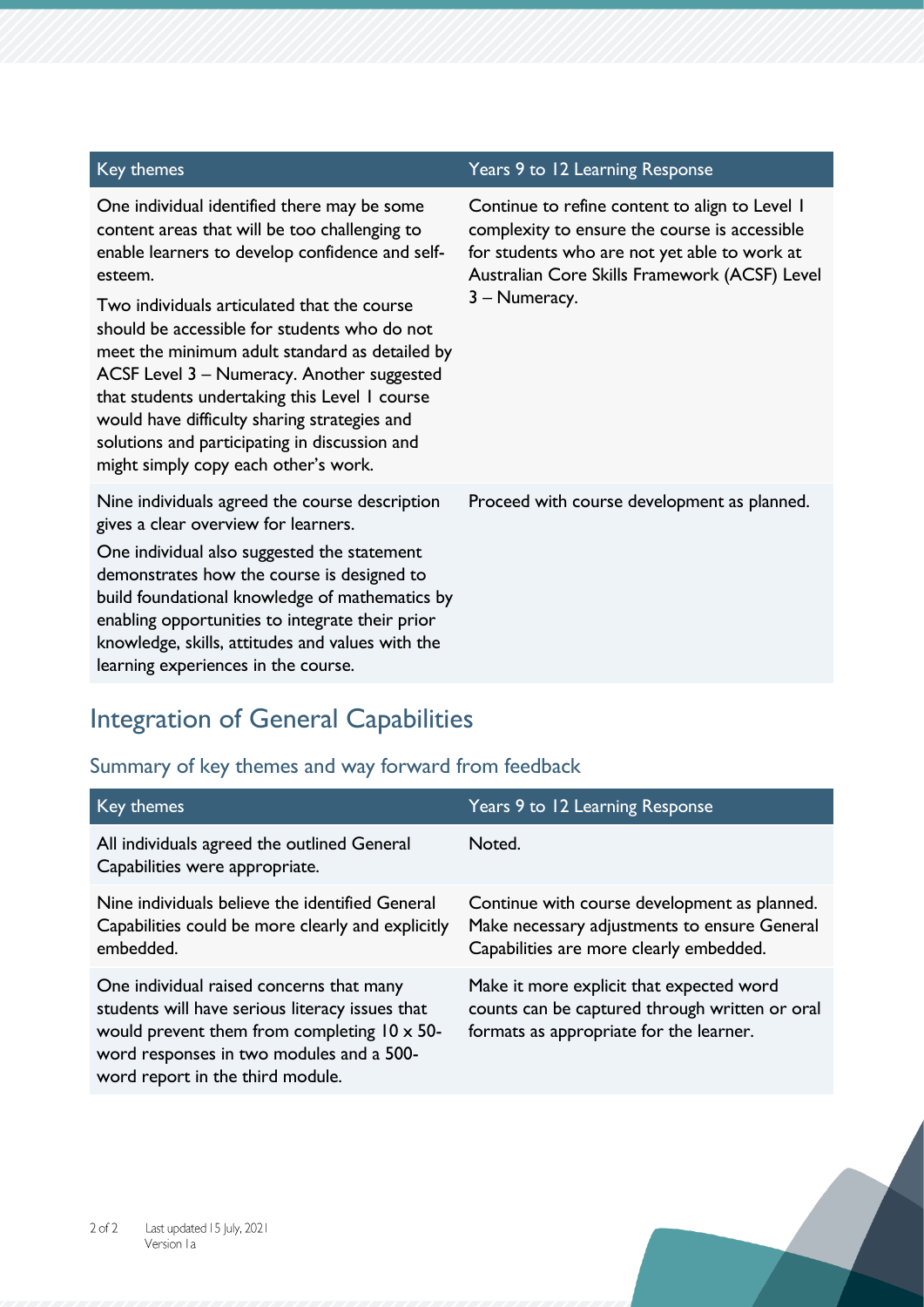## Pathways

#### Summary of key themes and way forward from feedback

| Key themes                                                                                                     | Years 9 to 12 Learning Response                                                                                                                                                                          |
|----------------------------------------------------------------------------------------------------------------|----------------------------------------------------------------------------------------------------------------------------------------------------------------------------------------------------------|
| Two individuals sought clarification about<br>pathways for students into the course in Years<br>$11$ or $12$ . | This information will be reviewed and updated<br>in Phase 4 of course development. The course<br>is intended to be accessible to learners in Years<br>II and 12 if it is appropriate for their learning. |

## Course Requirements

#### Summary of key themes and way forward from feedback

| Key themes                                                                                                                             | Years 9 to 12 Learning Response                                                                |
|----------------------------------------------------------------------------------------------------------------------------------------|------------------------------------------------------------------------------------------------|
| Individuals articulated they were supportive of<br>the course requirements.                                                            | Proceed with course development and provide<br>greater clarification about access for students |
| Further clarification though, is sought about<br>access requirements, as identified and<br>responded to in the pathways section above. | not on an IEP in Years 11 and 12.                                                              |

## Course Structure, Delivery and Progression

| Key themes                                                                                                                                                                                                                                                                                                                                                                                                                                                    | Years 9 to 12 Learning Response                                                                                                                                                                                                                                                                                                                                                                                                                                                                                 |
|---------------------------------------------------------------------------------------------------------------------------------------------------------------------------------------------------------------------------------------------------------------------------------------------------------------------------------------------------------------------------------------------------------------------------------------------------------------|-----------------------------------------------------------------------------------------------------------------------------------------------------------------------------------------------------------------------------------------------------------------------------------------------------------------------------------------------------------------------------------------------------------------------------------------------------------------------------------------------------------------|
| Nine individuals agreed the course structure,<br>delivery sequence and progression are clear and<br>logical for the course.<br>One individual articulated their concern the<br>course has too much breadth, and as such the<br>conceptual understanding of the mathematical<br>concepts would be hampered.<br>Seven individuals indicated the links between<br>content and the three key features of a Personal<br>Future course could be made more explicit. | Continue with course development as planned,<br>making necessary adjustments to ensure that<br>the breadth of content and expected student<br>output is appropriate for a Level I course.<br>Additionally, review whether it would be<br>appropriate to clearly articulate how students<br>will engage with 'theory and dialogue', 'take<br>informed action' and engage with 'reflection and<br>dialogue' for each topic, or whether, supporting<br>information across the course may be of<br>greater benefit. |
|                                                                                                                                                                                                                                                                                                                                                                                                                                                               |                                                                                                                                                                                                                                                                                                                                                                                                                                                                                                                 |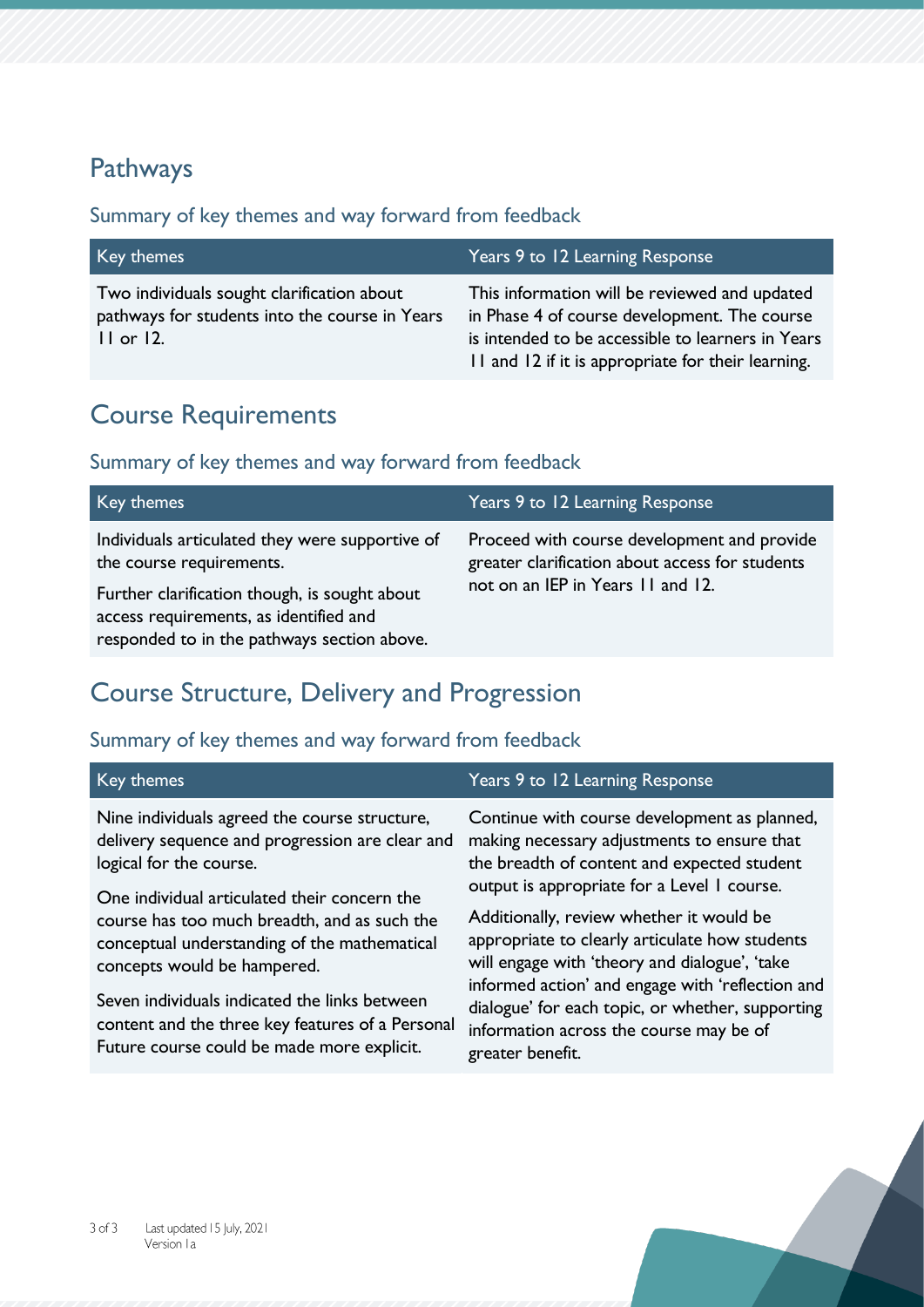One individual identified cognitive verbs such as 'investigate, identify, compare and recognise' but were unsure how students could be expected to undertake these processes and be learning the key knowledge and skills required to use these processes.

#### Key themes Years 9 to 12 Learning Response

When developing baseline resources with Sponsor Schools, carefully consider the level of detail required to support teachers to understand the links between the content (key knowledge and skills) and the expected student applications of such skills.

Also consider including how to measure proficiency.

#### Module Content

#### Summary of key themes and way forward from feedback

| Key themes                                                                                                                                                                                                                                                          | Years 9 to 12 Learning Response                                                                                                                                                                                   |
|---------------------------------------------------------------------------------------------------------------------------------------------------------------------------------------------------------------------------------------------------------------------|-------------------------------------------------------------------------------------------------------------------------------------------------------------------------------------------------------------------|
| Nine individuals agreed the key knowledge and<br>skills were clear for each module.                                                                                                                                                                                 | Noted.                                                                                                                                                                                                            |
| One individual didn't believe the wording was<br>clear enough for students.                                                                                                                                                                                         | Continue with course development as planned,<br>making necessary adjustments to ensure that<br>the content (including the cognitive<br>expectations and the breadth) are clear and<br>appropriate for the course. |
| Seven other individuals identified there were<br>some content descriptors that are quite<br>challenging for a Level I course (Module I -<br>best buys, Module 3 – stem and leaf plots,<br>calculate mean, median, mode and range,<br>interpret effect of outliers). |                                                                                                                                                                                                                   |
| Another individual believes there is too much<br>content to cover.                                                                                                                                                                                                  |                                                                                                                                                                                                                   |

#### Criteria and Standards

| Key themes                                                                                                                                                     | Years 9 to 12 Learning Response |  |
|----------------------------------------------------------------------------------------------------------------------------------------------------------------|---------------------------------|--|
| Nine individuals agreed the criteria do enable<br>assessment of learners' capability against the<br>learning outcomes and were appropriate for<br>each module. | Noted.                          |  |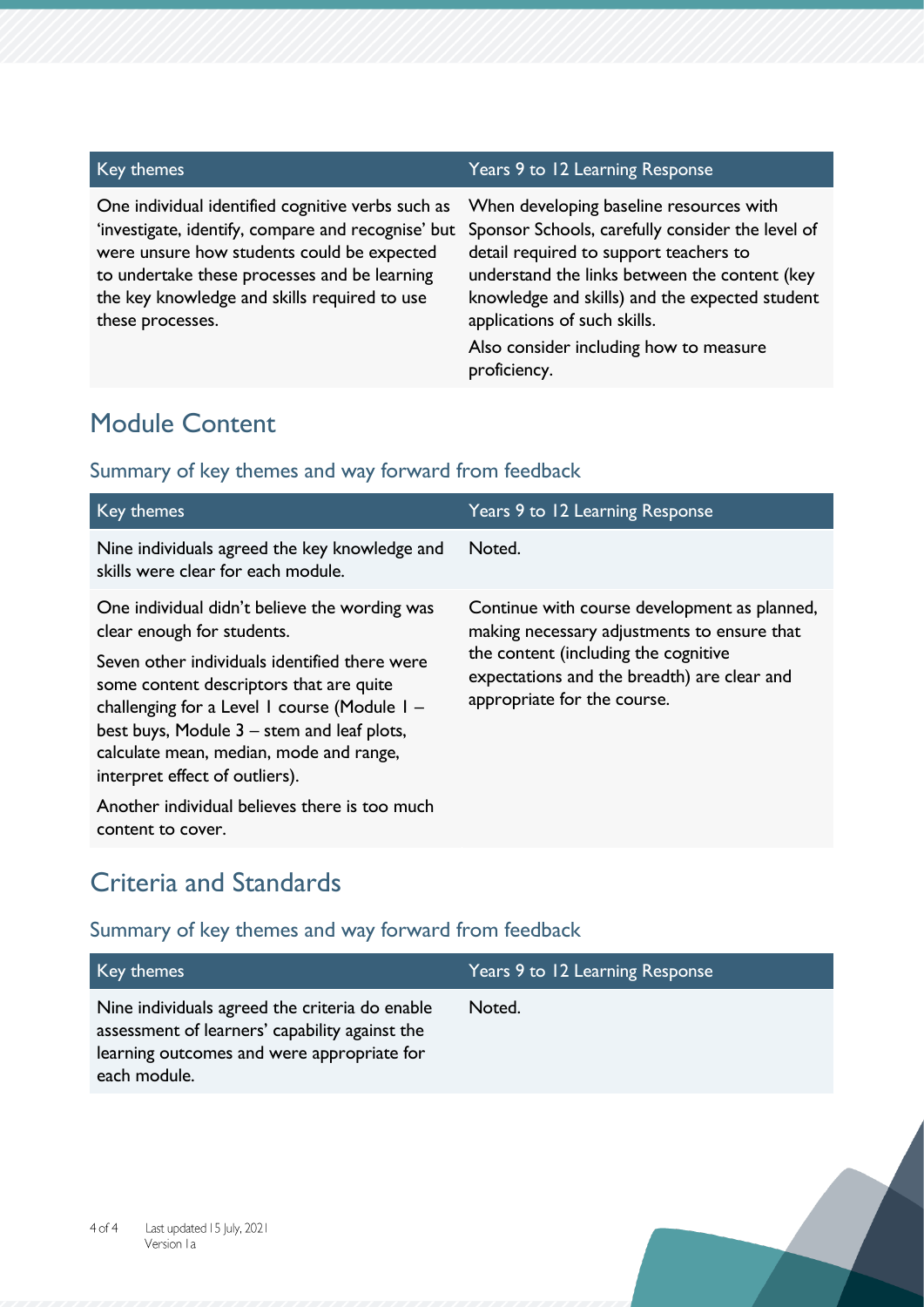Eight individuals suggested that Criteria 1 might require too much teacher judgement and that concrete examples would be required to differentiate between standards.

One individual suggested the 'C' rating would be quite hard to achieve for Criteria 4, 5 and 6.

#### Key themes Years 9 to 12 Learning Response

Considering the proposed changes to eight (8) criteria in line with policy, the criteria will need to be reviewed.

Instances where the language may require additional examples to assist teacher judgement will be reviewed to provide greater clarity.

## Appendix 1 - Line of Sight

#### Summary of key themes and way forward from feedback

| Key themes                              | Years 9 to 12 Learning Response              |
|-----------------------------------------|----------------------------------------------|
| All agreed the Line of Sight was clear. | Continue with course development as planned. |

## Appendix 2 – Alignment to Curriculum Frameworks

| Key themes                                                                                                                                                          | Years 9 to 12 Learning Response                                                                                                                                                                                                                                                              |
|---------------------------------------------------------------------------------------------------------------------------------------------------------------------|----------------------------------------------------------------------------------------------------------------------------------------------------------------------------------------------------------------------------------------------------------------------------------------------|
| Nine individuals agreed the alignment to the<br>Curriculum Framework was appropriate.                                                                               | Noted.                                                                                                                                                                                                                                                                                       |
| One individual questioned how intended<br>students would meet the Australian Core Skills<br>Framework (ACSF) Level 3 - Numeracy<br>requirement of independent work. | Continue to refine content to align to Level 1<br>complexity (ensuring the course is accessible<br>for students who are not yet able to work at<br>ACSF Level $3$ – numeracy) and provides the<br>foundational mathematical knowledge that<br>would enable them to build towards this level. |